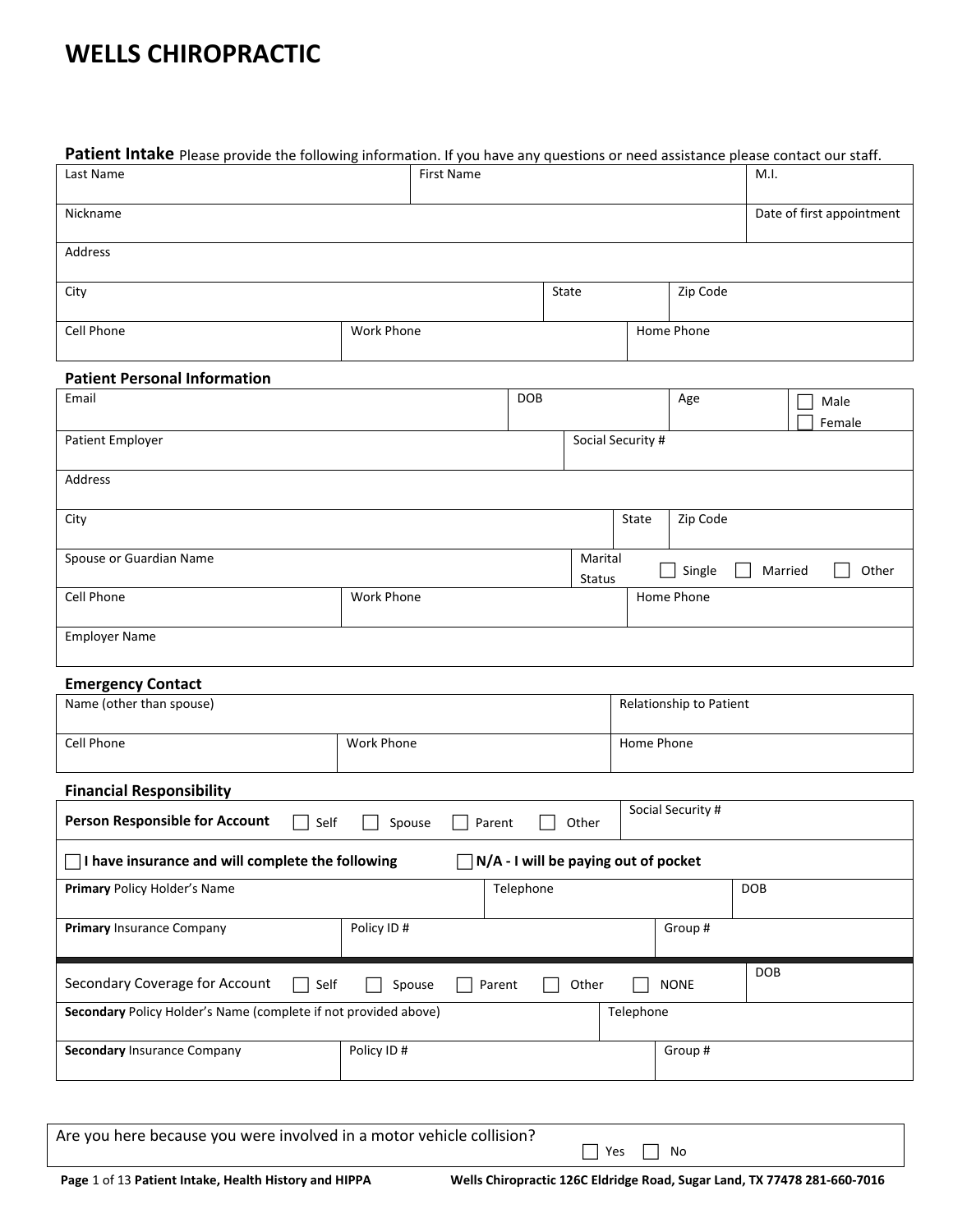| <b>WELLS CHIROPRACTIC</b>                                               |               |
|-------------------------------------------------------------------------|---------------|
| Are you here because you were injured at your place of employment?      | Yes     No    |
| Are you here because you were involved in another type of accident?     |               |
| Will you be using health insurance to supplement payment at our office? | Yes $\Box$ No |
|                                                                         | Yes<br>    No |
|                                                                         |               |
| How did you hear about Wells Chiropractic?                              |               |

 $\Box$  Internet  $\Box$  Social Media  $\Box$  Referred by:

 $\Box$  Other (Please Specify)

X \_\_\_\_\_\_\_\_ I *attest to the best of my knowledge, the above information is accurate and true.*

### **Disclosure**

We are here to provide services to our patients the best way we know how. We understand the value of health insurance to our patients. However, because health insurance plans are intended only to supplement out of pocket expenses for your care, your insurance may not cover all the care you need. Our staff will verify your insurance benefits individually and report this supplemental coverage to you.

Our relationship is with each patient individually and not with the insurance companies. Therefore, following your initial examination, should we determine that you are a candidate for treatment in our office, we will recommend a treatment plan that is designed specifically for you. It is our intention to be able to provide care for our patients that is affordable regardless of health insurance coverage.

I understand and agree to the following:

- There is no guarantee that my health insurance plan or policy will pay for all or part of my care
- I will be informed of the fees and charges by the staff before these services are performed
- As a patient or guardian of the patient, I am ultimately responsible for all charges incurred during services rendered as a result of care in this office
- A thorough health history, clinical examination and pertinent diagnostic testing will be performed today by the doctor to evaluate

\_\_\_\_\_\_\_\_\_\_\_\_\_\_\_\_\_\_\_\_\_\_\_\_\_\_\_\_\_\_\_\_\_\_\_\_\_\_\_\_\_\_\_\_\_\_\_\_\_\_\_\_\_\_\_\_\_\_\_\_\_\_\_\_\_\_\_\_\_\_\_\_\_\_\_\_\_\_\_\_\_\_\_\_\_\_\_\_\_

*Patient/Guardian Signature Date*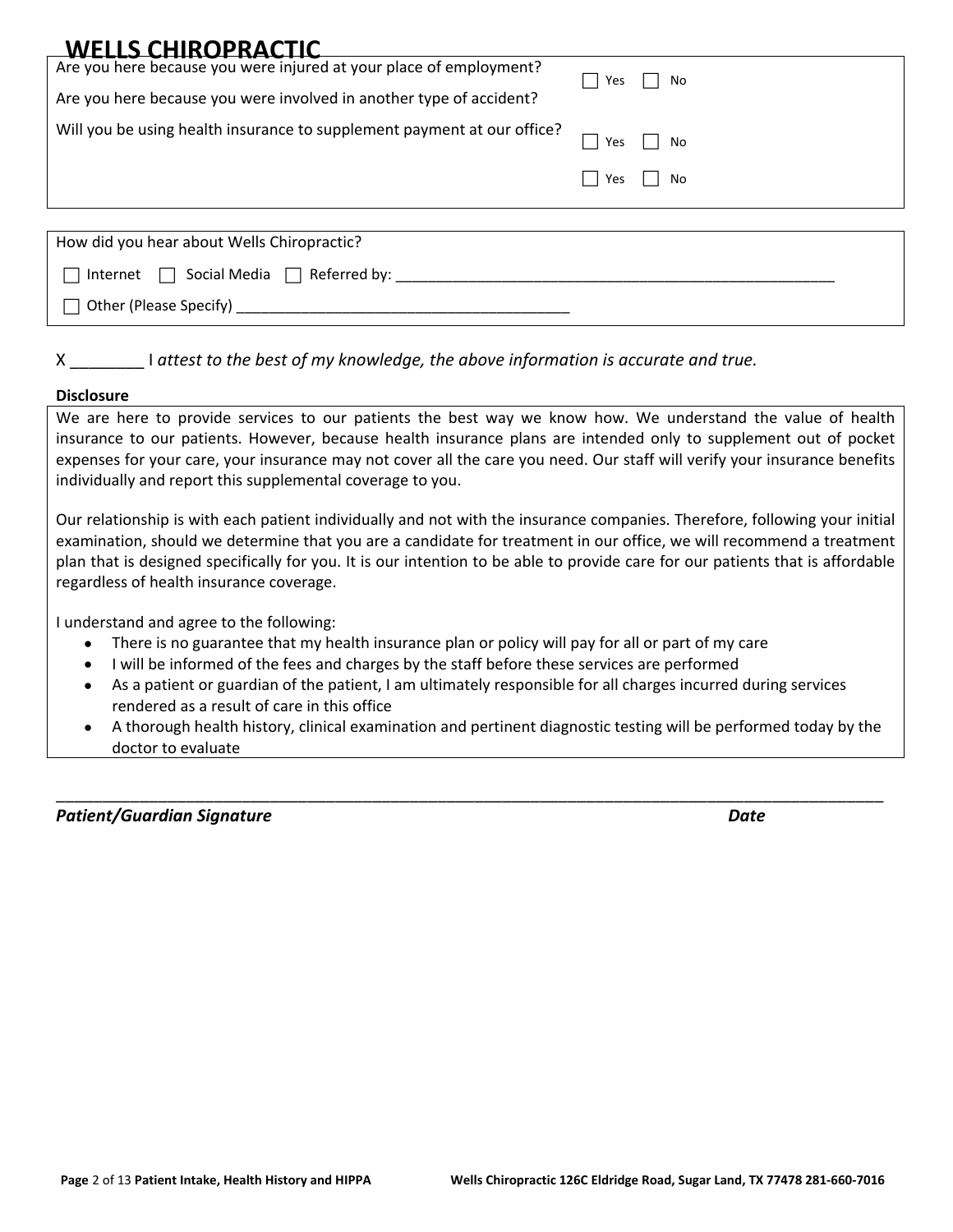### **Health Complaints**

*What is your primary complaint?*

*How long have you been experiencing this primary complaint?*

### *Has this progressed over time?*

| Using the scale below, rate how your primary complaint affects your life by circling one number: |                                                 |                                                           |                                                       |                                                                      |                                            |                                                       |                                                                  |                                                            |                                                         |
|--------------------------------------------------------------------------------------------------|-------------------------------------------------|-----------------------------------------------------------|-------------------------------------------------------|----------------------------------------------------------------------|--------------------------------------------|-------------------------------------------------------|------------------------------------------------------------------|------------------------------------------------------------|---------------------------------------------------------|
|                                                                                                  |                                                 |                                                           |                                                       |                                                                      |                                            |                                                       |                                                                  |                                                            | 10                                                      |
| <b>Symptoms</b><br>that do not<br>effect life<br>in any way                                      | <b>Symptoms</b><br>that slightly<br>effect life | <b>Symptoms</b><br>that don't<br>effect daily<br>activity | <b>Symptoms</b><br>that affect<br>daily<br>activities | <b>Symptoms</b><br>that prevent<br>performing<br>daily<br>activities | Symptoms<br>that limit<br>work<br>schedule | <b>Symptoms</b><br>that prevent<br>work<br>attendance | Symptoms<br>that prevent<br>work and<br>all personal<br>activity | <b>Symptoms</b><br>that keep<br>me from<br>leaving<br>home | <b>Symptoms</b><br>that cause<br>thoughts of<br>suicide |



*Please use the images on the right to mark the areas affected by your primary complaint and any of the associated symptoms listed above.*

*Include any additional descriptions or comments concerning your health complaints if necessary.*





### **Medical History**  *Mark any of the following conditions as they pertain to you:* Anemia  $\Box$  Appendicitis □ Diabetes □ Mumps □ Tuberculos  $\Box$  Epilepsy  $\Box$  Pleurisy  $\Box$  Tuberculosis  $\Box$  Venereal Infection

**Page** 3 of 13 **Patient Intake, Health History and HIPPA Wells Chiropractic 126C Eldridge Road, Sugar Land, TX 77478 281-660-7016**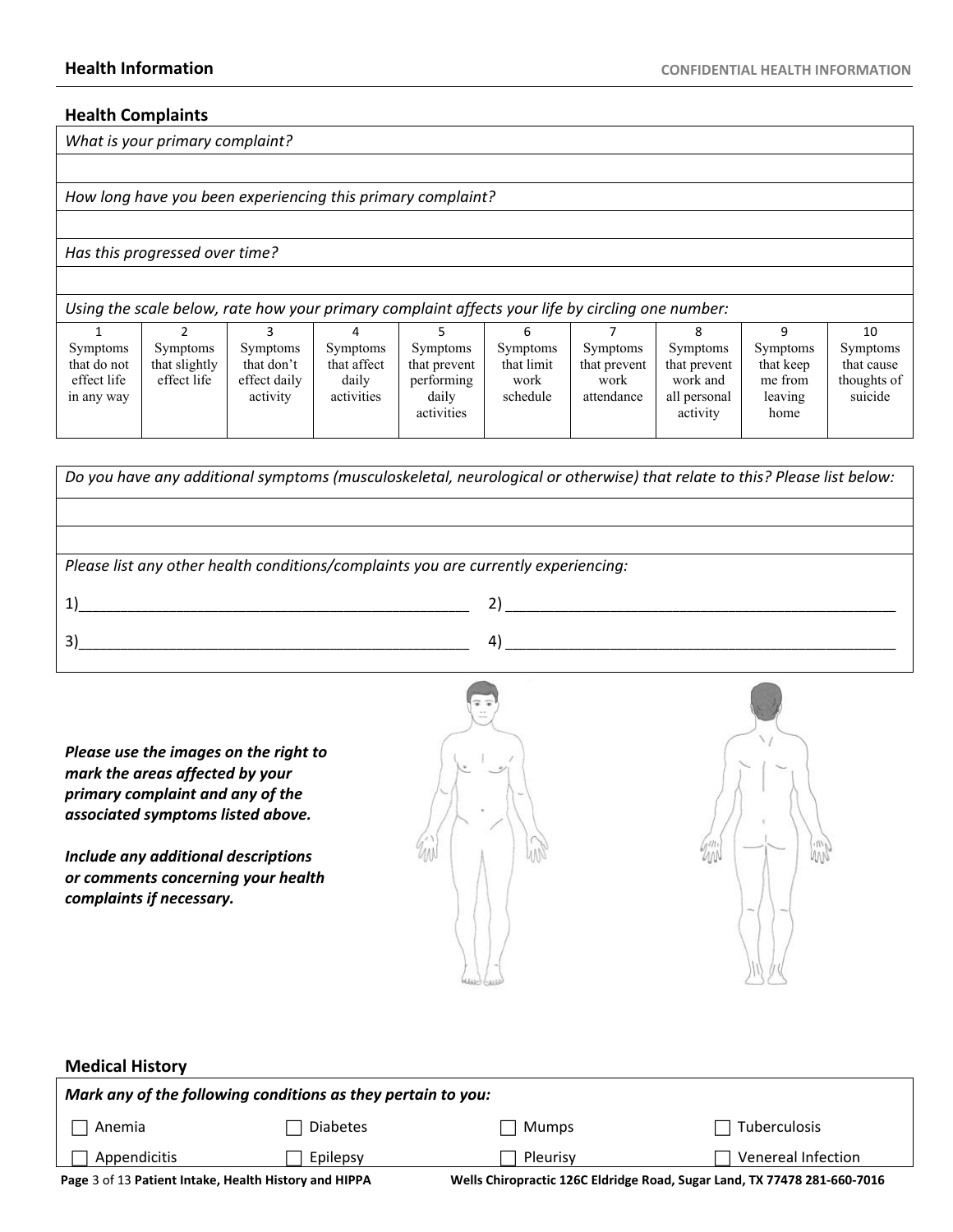| <b>High Cholesterol</b><br>Psychiatric Disorders<br>Asthma<br>$\overline{A}$<br><b>Blood Disorders</b><br><b>HIV Positive</b><br><b>Rheumatic Fever</b><br>B<br>Seizure Disorder |
|----------------------------------------------------------------------------------------------------------------------------------------------------------------------------------|
|                                                                                                                                                                                  |
|                                                                                                                                                                                  |
| Measles<br>ヿC<br>Qancer                                                                                                                                                          |
| Any cardiac conditions? $\Box$<br>No<br>Yes (please explain)                                                                                                                     |
|                                                                                                                                                                                  |
| Any significant illnesses or infections in your past? $\Box$ No $\Box$<br>Yes (please explain)                                                                                   |
|                                                                                                                                                                                  |
| Any recent illnesses or infections? $\Box$<br>No $\Box$<br>Yes (please explain)                                                                                                  |
| Any known allergies or sensitivities? $\Box$<br>No $\Box$<br>Yes (please explain)                                                                                                |
|                                                                                                                                                                                  |
| Any dutoimmune conditions?(thyroid disorders, eczema, psoriasis, RA, Lupus, etc.) $\Box$ No [<br>Yes (please explain)                                                            |
|                                                                                                                                                                                  |
| List any broken bones or dislocations you have had (include locations, R/L) $\Box$ No $\Box$<br>Yes (please explain)                                                             |
| Have you suffered any head injuries (including concussions)? $\Box$ No $\Box$ Yes (please explain)                                                                               |
|                                                                                                                                                                                  |
| Were you ever knocked unconscious?<br>$No \ \Box$<br>Yes (please explain)                                                                                                        |
|                                                                                                                                                                                  |
| Have you ever had a lapse in memory? $\Box$ No $\Box$<br>Yes (please explain)                                                                                                    |
|                                                                                                                                                                                  |
| Have you ever had a spinal tap or injection? $\Box$ No $\Box$<br>Yes (please explain)                                                                                            |
| <b>Surgical History</b>                                                                                                                                                          |
| Do you have any implantable medical devices in your body? (including pacemakers, stents, plates, screws)                                                                         |
| $\mathsf{No} \ \Box$ Yes (please explain)                                                                                                                                        |
| Mark all of the following procedures as they pertain to you: (for procedures listed in 3 <sup>rd</sup> column, please describe on adjacent line)                                 |
| $\Box$ Tonsillectomy<br>Thyroid surgery<br>Neurosurgery                                                                                                                          |
| Gall bladder removal<br>Stomach surgery<br>Spinal surgery                                                                                                                        |
| Appendectomy<br>Rectal surgery<br>Cardiac surgery                                                                                                                                |
| Hernia Repair<br>Abdominal surgery<br>Orthopedic surgery                                                                                                                         |
| Breast implant surgery<br>Tubes in ears<br>Female surgery                                                                                                                        |
| <b>Cesarean Section</b><br>Knee/hip replacement<br>Male surgery                                                                                                                  |
| <b>Review of Systems</b><br>Mark any of the following conditions/symptoms that currently pertain to you:<br>General                                                              |
| Consistent<br>Chills<br>Depression<br>Convulsions<br><b>Dizziness</b>                                                                                                            |
| fainting<br>Loss of weight<br>Loss of sleep<br>Fever<br>Headaches<br>Fatigue                                                                                                     |
| Page 4 of 13 Patient Intake, Health History and HIPPA<br>Wells Chiropractic 126C Eldridge Road, Sugar Land, TX 77478 281-660-7016                                                |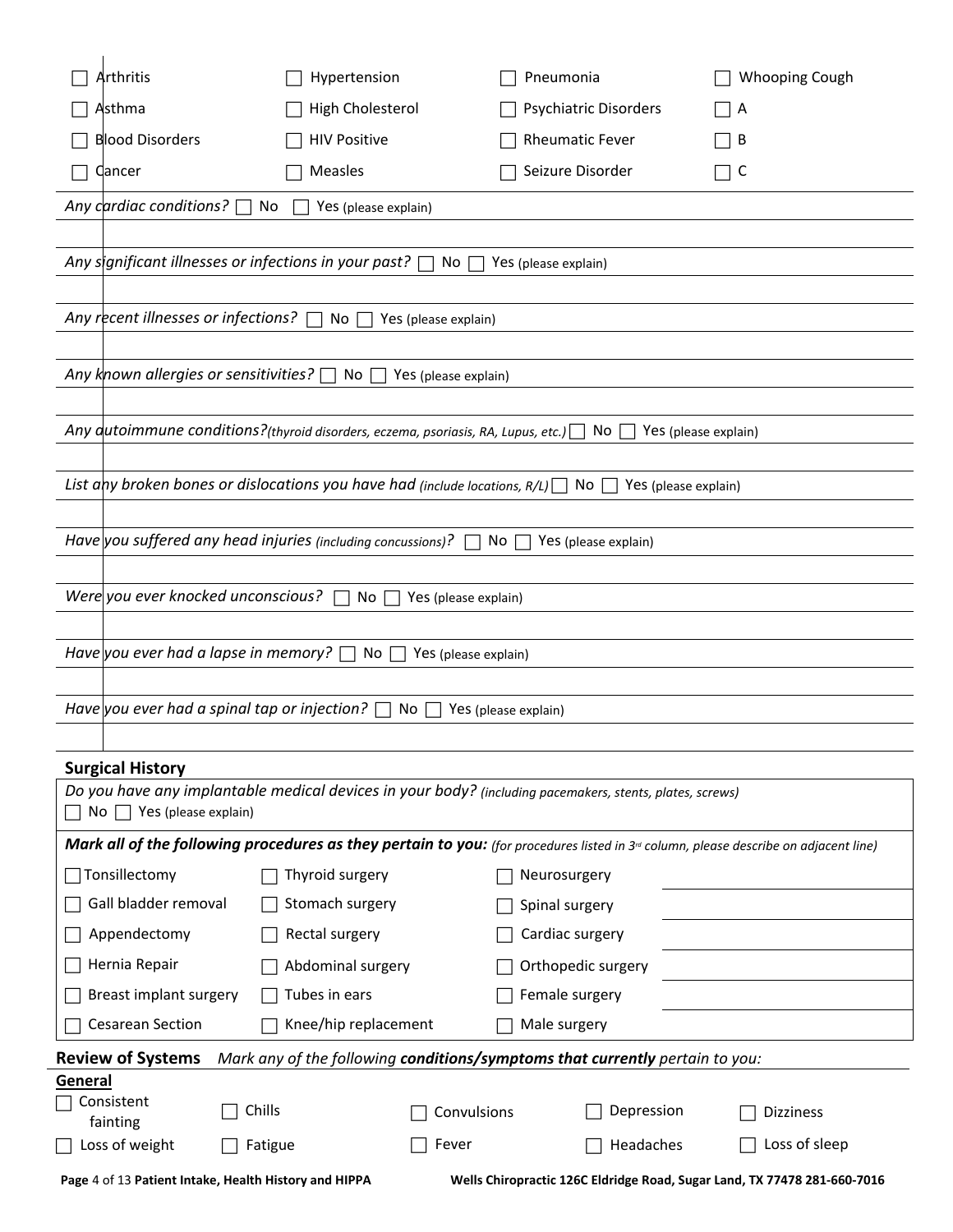| Weight gain                       | Neuralgia                              | Night sweats                                  | Wheezing                          | Nervousness                              |
|-----------------------------------|----------------------------------------|-----------------------------------------------|-----------------------------------|------------------------------------------|
| Gastro-Intestinal                 |                                        |                                               |                                   |                                          |
| Constipation                      | Diarrhea                               | Gall bladder issues                           | Hemorrhoids                       | Poor Digestion                           |
| Liver problems                    | Nausea                                 | Stomach pain                                  | Poor appetite                     | Changes in urgency                       |
| <b>Rectal bleeding</b>            | Vomiting                               | Vomiting blood                                | Jaundice                          | Changes in<br>frequency                  |
| Eye/Ear/Nose/Throat               |                                        |                                               |                                   |                                          |
| Asthma                            | Sore Throat                            | Tonsillitis                                   | <b>Blurry vision</b>              | Earache                                  |
| Ear Noises<br>(tinnitus)          | Enlarged thyroid                       | Crossed eyes                                  | Double vision                     | Ear discharge                            |
| Nasal obstruction                 | Nose bleeds                            | Worsening vision                              | Eye pain                          | Deafness                                 |
| Hay fever                         | Sinusitis                              | Hoarseness                                    | Changes in<br>sense of smell      | Changes in sense of<br>taste             |
| Respiratory                       |                                        |                                               |                                   |                                          |
| Chronic cough                     | Chest pain                             | Difficulty taking<br>normal breath            | Difficulty taking<br>deep breath  | Wheezing                                 |
| Heaviness in<br>chest             | Coughing blood                         | Coughing phlegm                               |                                   |                                          |
| Musculoskeletal                   |                                        |                                               |                                   |                                          |
| Backache                          | Foot pain                              | Pain between<br>shoulder-blades               | Painful tailbone                  | Neck stiffness                           |
| Spinal curvature                  | Loss of range of<br>motion             | Weakness                                      | Changes in<br>muscle tone         | Muscle twitching                         |
| Muscle tremors                    | Swollen joints                         | Changes in gait                               |                                   |                                          |
| Cardio-Vascular                   |                                        |                                               |                                   |                                          |
| Ankle swelling                    | Poor circulation                       | High blood<br>pressure                        | Low blood<br>pressure             | <b>Heart fluttering</b><br>/palpitations |
| Rapid Heartbeat                   | Slow heartbeat                         | Pain over heart                               | Venous<br>insufficiency           |                                          |
| <b>Skin</b>                       |                                        |                                               |                                   |                                          |
| <b>Dryness</b>                    | <b>Bruise easily</b>                   | Hives                                         | Itching                           | Eczema                                   |
| Sensitive skin                    | Skin discolorations                    | Thinning of skin                              |                                   |                                          |
| <b>Neurological</b>               |                                        |                                               |                                   |                                          |
| Attention<br>problems             | <b>Mental fogginess</b>                | Mental fatigue                                | Mood change                       | Lack of motivation                       |
| Uncoordination                    | Difficulty with word<br>retrieval      | Difficulty<br>remembering names               | Difficulty<br>remembering faces   | Difficulty expressing<br>feelings        |
| Difficulty recalling<br>memories  | Difficulty<br>understanding directions | Difficulty with<br>simple math<br>calculation | Difficulty with<br>comprehension  | Difficulty finishing<br>tasks            |
| Abnormal<br>sensations            | Uncontrollable<br>movements            | Increased anxiety<br>or panic                 | Increased<br>sensitivity to light | Increased sensitivity<br>to Touch        |
| Increased<br>sensitivity to sound | Easily get<br>annoyed/frustrated       |                                               |                                   |                                          |

**Injuries -** *Please write N/A if you have NOT been involved in a particular accident.*

*List any (even minor) motor vehicle collisions (auto or otherwise), that you have been involved in as either a driver or a passenger, begin with the most recent:*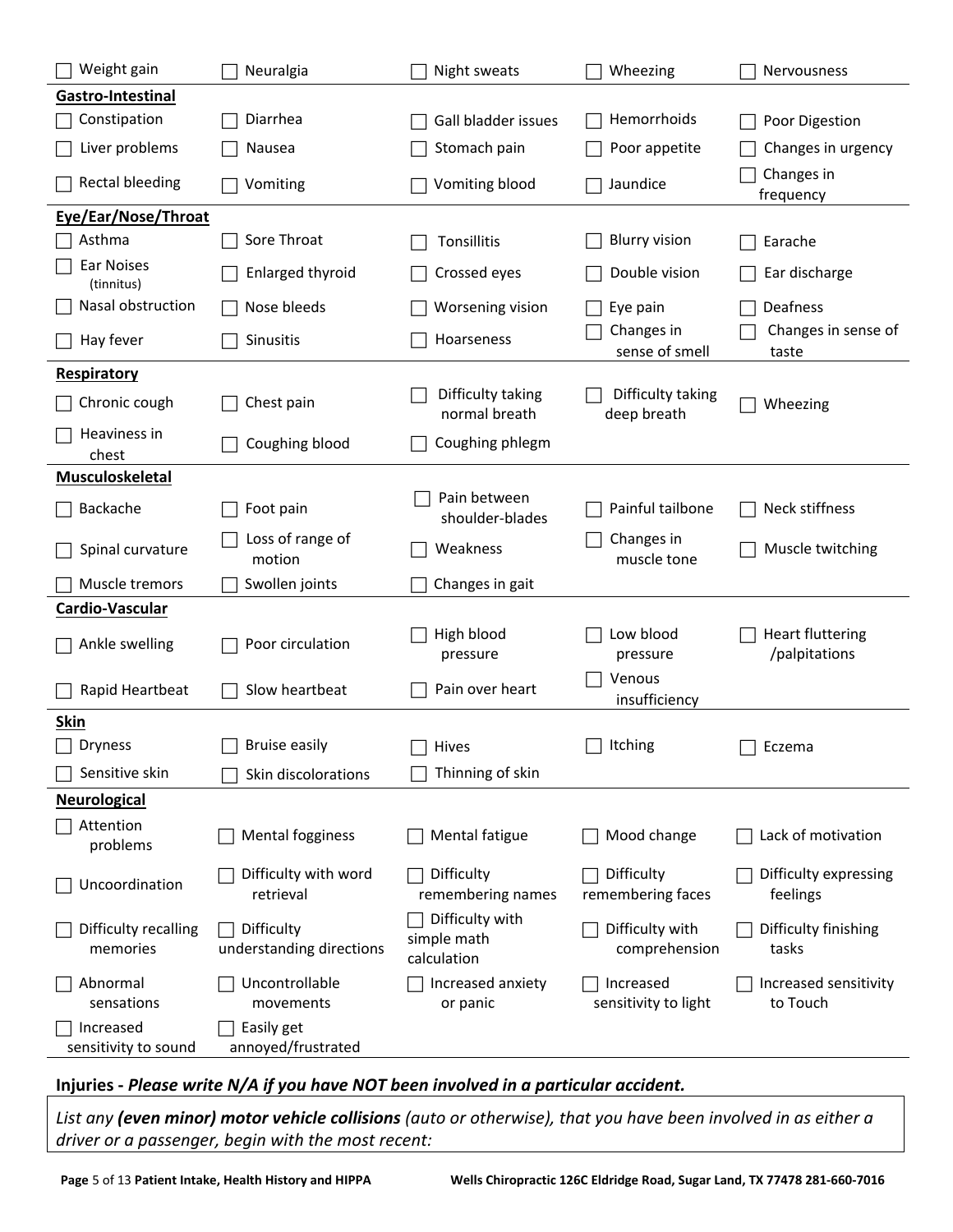| Type of collision                                                  | Injuries suffered & treatment received                                                  | Date of injury                     |  |
|--------------------------------------------------------------------|-----------------------------------------------------------------------------------------|------------------------------------|--|
|                                                                    |                                                                                         |                                    |  |
|                                                                    | List any job injuries that you have experienced below. Begin with the most recent:      |                                    |  |
| Type of injury                                                     | <b>Treatment received</b>                                                               | Date of injury                     |  |
|                                                                    | List any athletic injuries that you have experienced below. Begin with the most recent: |                                    |  |
| Type of injury                                                     | <b>Treatment received</b>                                                               | Date of injury                     |  |
|                                                                    |                                                                                         |                                    |  |
|                                                                    | List any other injuries that you have experienced below. Begin with the most recent:    |                                    |  |
| Type of injury                                                     | <b>Treatment received</b>                                                               | Date of injury                     |  |
|                                                                    |                                                                                         |                                    |  |
| <b>Lifestyle &amp; Nutritional Habits</b>                          |                                                                                         |                                    |  |
| <i>Do you work?</i> $\Box$ Yes<br>No, unemployed<br>$\overline{a}$ | Disability<br>Retired                                                                   |                                    |  |
| Occupation (if working or previously)                              |                                                                                         |                                    |  |
| On average, how many hours of television do you watch per day?     | $\leq 1$                                                                                | $3 - 5$<br>$1 - 3$<br>>5<br>$\Box$ |  |
|                                                                    | On average, how many hours per day do you use a computer work/home?<br>$\leq 1$         | $3 - 5$<br>$1 - 3$<br>>5<br>$\sim$ |  |
|                                                                    | On average, how many hours per day do you ride in a car or other vehicle?<br>$\leq 1$   | $3 - 5$<br>$1 - 3$<br>>5           |  |
| Do you exercise?                                                   | $\Box$ Yes $\Box$ No - If yes, how often $\Box$ Daily<br>$3-5x/wk$                      | 1x/wk<br>2x/wk                     |  |
| On average, how long do your workouts last?                        | $>1$ hr<br>1 <sub>hr</sub>                                                              | $30$ min<br>30 min                 |  |
| What are your exercise activities:<br>Walking<br>Swimming          | Weight lifting                                                                          |                                    |  |
| Yoga/Pilates                                                       | Stretching/Flexibility<br><b>Resistance Bands</b>                                       |                                    |  |
| Running/elliptical/rowing/stair climbing                           | <b>Group Exercise Class</b><br>Other_                                                   |                                    |  |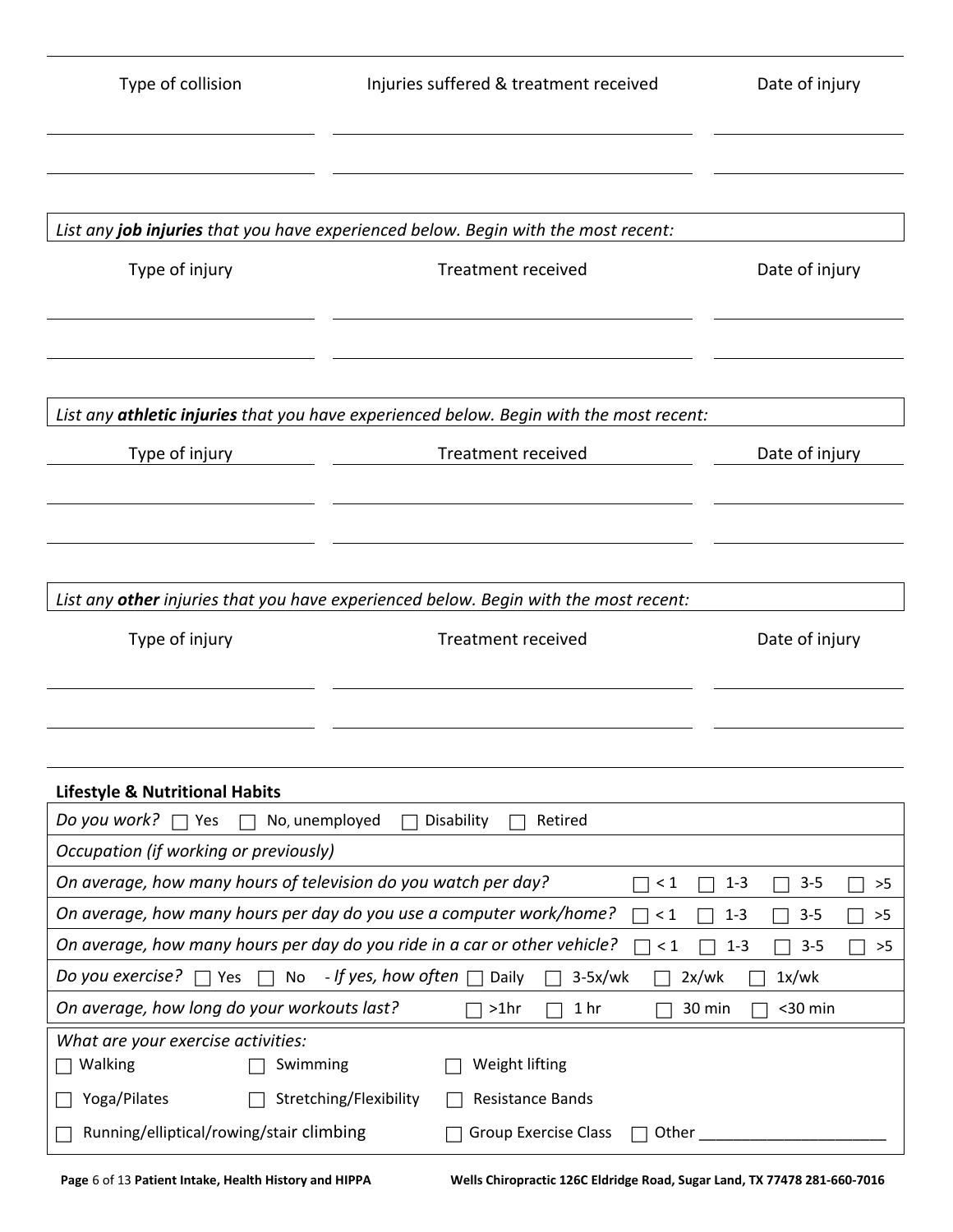| Do you smoke tobacco?                                                 | - If yes, how often<br>Yes<br>No                                                                | -how much                      |
|-----------------------------------------------------------------------|-------------------------------------------------------------------------------------------------|--------------------------------|
| Do you use recreational drugs? $\Box$                                 | Yes<br>No                                                                                       |                                |
| How many servings of alcohol do you drink per week?                   | $\mathbf 0$<br>$1 - 2$<br>$\Box$                                                                | $3 - 5$<br>>5                  |
| How many servings of coffee do you drink per week?                    | $\mathbf 0$<br>$1 - 2$                                                                          | $3 - 5$<br>>5                  |
| How many servings of soda do you drink per week?                      | 0<br>$1 - 2$                                                                                    | $3 - 5$<br>>5                  |
| What does your diet primarily include (please mark all that apply)    |                                                                                                 |                                |
| Breads, cereals                                                       | Pastas, rice                                                                                    | Cookies, crackers, pretzels    |
| Lean protein                                                          | Dairy (milk, cheese, ice cream)                                                                 | Vegetables                     |
| Processed meats (lunch meat, etc.)                                    | Fruit                                                                                           | Candy                          |
| Processed/packaged snacks/meals                                       | Soda/energy & sugary drinks                                                                     | Coffee/tea<br>Water            |
| What is your attitude about food/eating? (please mark all that apply) |                                                                                                 |                                |
| Eat 3 full meals per day                                              | Eat less than 3 full meals per day                                                              | Snack often throughout the day |
| Eat balanced meals                                                    | Do not eat balanced meals                                                                       | Very picky about foods         |
| Overeat at each meal                                                  | Am hungry soon after each meal                                                                  | Prefer snacking over meals     |
| Enjoy eating                                                          | Poor appetite for food in general                                                               |                                |
| <b>Family Health History</b>                                          |                                                                                                 |                                |
| Include family member (parents, siblings, children, grandparents)     | Mark the following conditions as they pertain to your family OR write N/A if they do not apply. |                                |
| <b>Diabetes</b>                                                       | Cancer                                                                                          |                                |
| Heart problems                                                        | Vascular problems<br>(including stroke, embolism)                                               |                                |
| Kidney problems                                                       | Muscle diseases<br>(myopathies)                                                                 |                                |
| Gastrointestinal problems                                             | Nerve diseases<br>(neuropathies)                                                                |                                |
| Autoimmune conditions                                                 | Neurological conditions                                                                         |                                |
| Respiratory conditions                                                | Psychiatric conditions<br>(depression, bipolar, schizophrenia,<br>etc.)                         |                                |
| Musculoskeletal conditions                                            | Headaches                                                                                       |                                |
| Other                                                                 |                                                                                                 |                                |
| If yes, please explain:                                               | Does any member of your family have a condition/symptom(s) similar to yours? $\Box$ Yes         | No                             |

# *Please list medications that you are on or N/A if NONE:*

Medication Name **Name Conserverse Exercise Exercise Conserverse Exercise Analytic Dosage Times per day/week**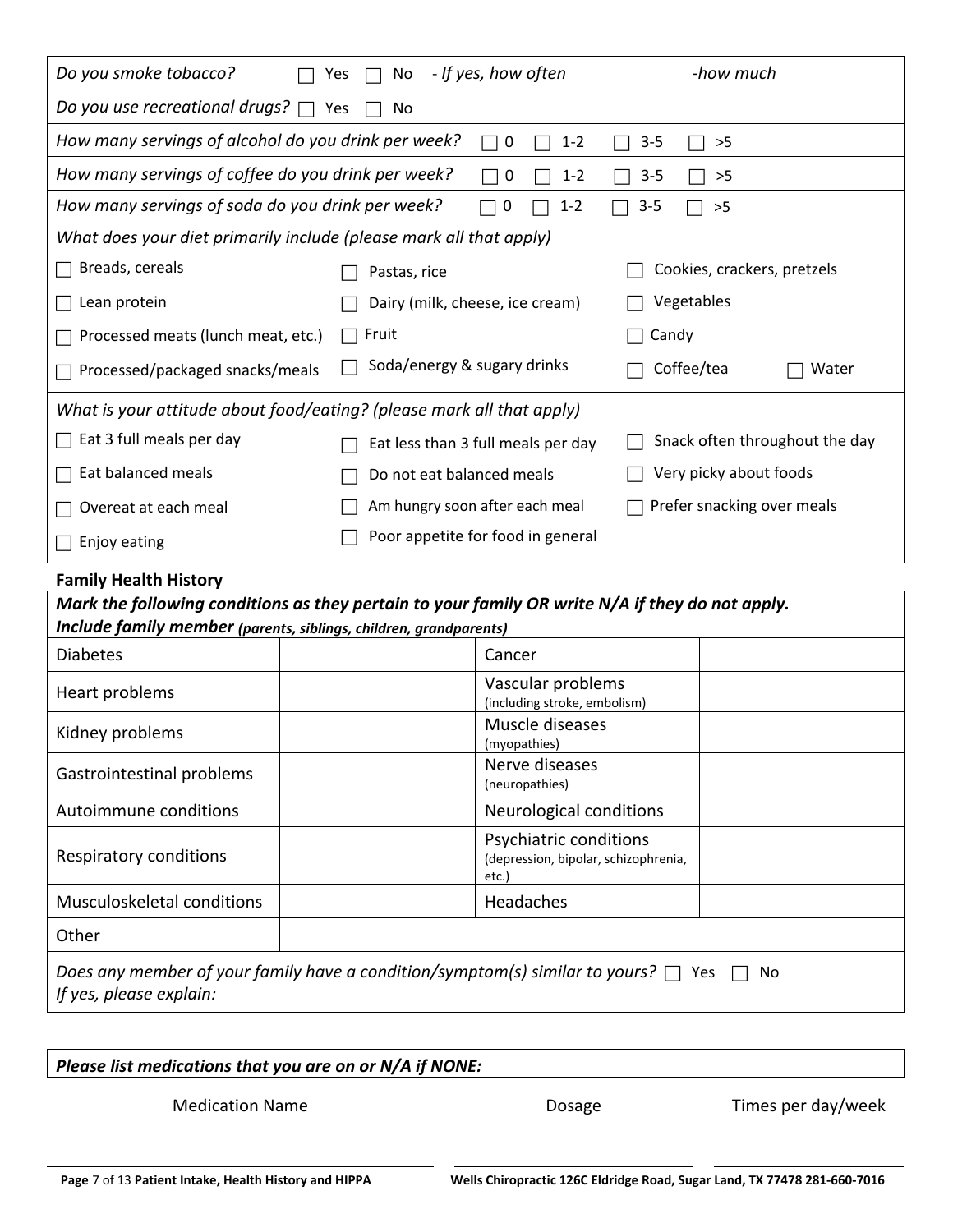\_\_\_\_\_\_\_\_\_\_\_\_\_\_\_\_\_\_\_\_\_\_\_\_\_\_\_

### **HIPPA Notification**

*Please note any additional comments or concerns you would like us to know regarding your health:*

*It is my responsibility to complete the clinic's forms accurately and provide the most up to date information. It is my responsibility to notify the doctor if any of the information has changed or requires updating.*

### Patient/Guardian Signature **Date** *Date* Date **Date**

We at Wells Chiropractic want you to know how your Patient Health Information (PHI) will be used in this office and what your rights are concerning those records. Before we will begin any health care operations **we require you to read**  and sign this consent form stating that you understand and agree with how your records will be used. If you would like more details please request a HIPPA PRIVACY NOTICE available at the front desk, before signing this consent.

\_\_\_\_\_\_\_\_\_\_\_\_\_\_\_\_\_\_\_\_\_\_\_\_\_\_\_\_\_\_\_\_\_\_\_\_\_\_\_\_\_\_\_\_\_\_\_\_\_\_\_\_\_\_\_\_\_\_\_\_\_\_\_\_\_\_\_\_\_\_\_\_\_\_\_\_\_\_\_\_\_\_\_\_\_\_\_\_\_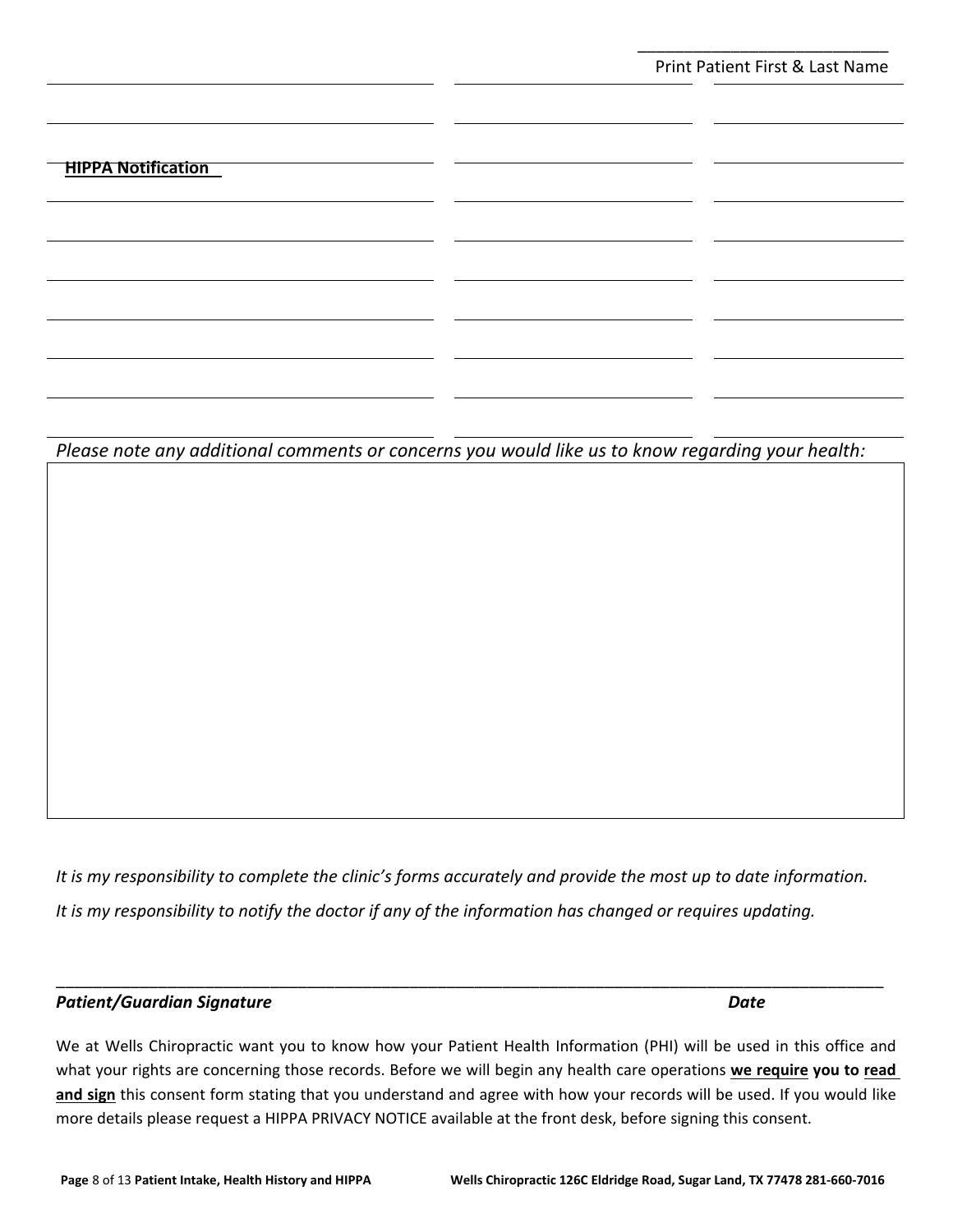- 1. The patient understands and agrees to allow Wells Chiropractic to use their PHI for the purpose of treatment, payment, healthcare operations and coordination of care. Our office will limit the release of all PHI to the minimum needed for correspondence with other healthcare providers and insurance companies.
- 2. The patient has the right to examine and obtain a copy of his/her own health records at any time. The patient may request corrections and to know what disclosures have been made and may submit, in writing, any further restrictions on the use of their PHI. However, changes and restrictions made and agreed to by us must be within the scope of state and Federal laws.
- 3. The patient's written consent need only be obtained one time for all subsequent care given at Wells Chiropractic.
- 4. The patient may provide a written request to revoke consent at any time during their care. Please note: this request would only apply to records from the date of the request forward, and does not include use of records prior to the request.
- 5. Wells Chiropractic may contact you periodically regarding appointments, treatments, products, services, payment or charitable work performed. You have the right to "Opt-out" of any marketing or fundraising communications at any time.
- 6. Wells Chiropractic enforces the "right to privacy". All our staff is trained in handling patient records and enforcing privacy. Your records are not readily available to those that do not need them.
- 7. The patient has a right to file a formal complaint with the Secretary of HHS about any possible violations of these policies and procedures, without retaliation by Wells Chiropractic.
- 8. Wells Chiropractic reserves the right to make changes to this notice and make new notice provisions effective for all protected health information that it maintains. If changes are made, you will be provided with the new notice.

\_\_\_\_\_\_\_\_\_\_\_\_\_\_\_\_\_\_\_\_\_\_\_\_\_\_\_\_\_\_\_\_\_\_\_\_\_\_\_\_\_\_\_\_\_\_\_\_\_\_\_\_\_\_\_\_\_\_\_\_\_\_\_\_\_\_\_\_\_\_\_\_\_\_\_\_\_\_\_\_\_\_\_\_\_\_\_\_\_

9. Refusal to sign this consent may result in Wells Chiropractic's right to refuse care.

*I (Patient/Guardian Name), \_\_\_\_\_\_\_\_\_\_\_\_\_\_\_\_\_\_\_\_\_\_\_\_\_\_\_\_\_\_\_\_\_\_\_\_\_\_\_\_\_\_\_\_\_\_\_\_\_\_\_\_\_\_\_ have read and understand how my Patient Health Information (PHI) will be used and agree to the above policies and procedures.* 

## *Patient/Guardian Signature Date*  **Electronic Mail (email)/Text Communication Agreement**

### *Please read and initial each line below:*

X \_\_\_\_\_\_\_\_ Wells Chiropractic offers our patients the ability to communicate with us via Electronic Mail (email) and SMS Text. However, Email and SMS Text is not always the most secure and confidential way of communicating. This being said, due to HIPPA regulations, we need the consent of our patients before we are able to send or receive any emails/text messages including but not limited to; chart notes, ledgers, appointments, intake and history information, X-ray lab results, etc…

X \_\_\_\_\_\_\_\_ Responses and replies to email/text communications that are sent or received by either patient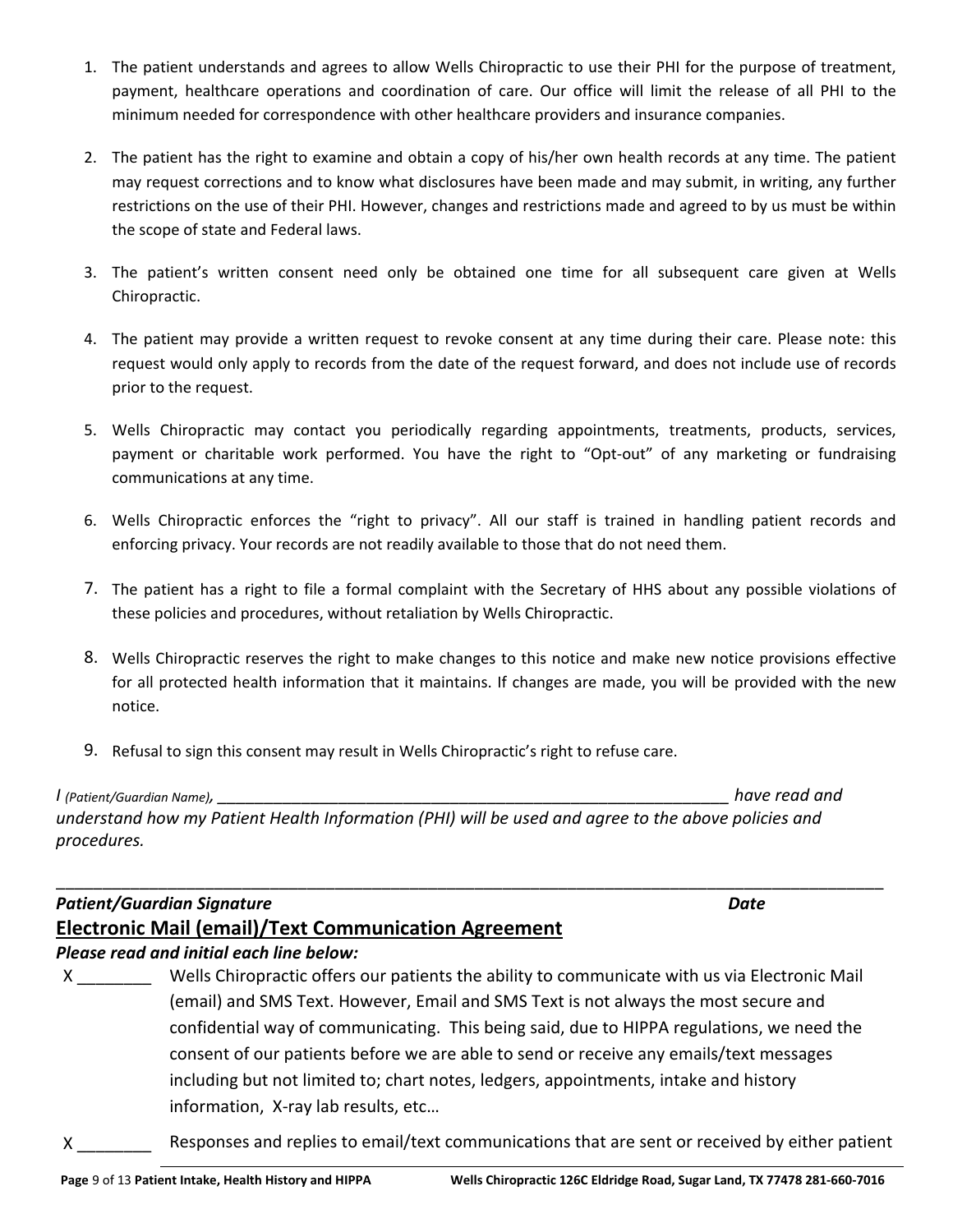or Wells Chiropractic may be hours or days apart. As such, acute conditions should never be addressed via email/text.

X \_\_\_\_\_\_\_\_\_\_\_ Wells Chiropractic doctors and staff will make every effort to maintain privacy when using email/text communications. In some cases, it may be necessary for staff to receive and process these types of communications. I understand this and agree to use email/text communication as a means of confidential communication.

### **Patient Request for Email and/or Text Communication**

*Please complete the information below and initial each X if you wish to communicate via email and/or text.*

- X \_\_\_\_\_\_\_\_ The email address and/or cell phone number contained herein is accurate, and I accept full responsibility for messages sent to or from this email and/or phone number.
- X I understand and acknowledge that there are inherent privacy risks when communicating via internet or unsecured phone lines.
- X 1 agree to hold Wells Chiropractic and its agents and representatives harmless from any and all claims and liabilities arising from or related to this Patient Request for email and/or text Communications.

 $\Box$  Patient does NOT consent to email communications  $\Box$  Patient does NOT consent to text communications

\_\_\_\_\_\_\_\_\_\_\_\_\_\_\_\_\_\_\_\_\_\_\_\_\_\_\_\_\_\_\_\_\_\_\_\_\_\_\_\_\_\_\_\_\_\_\_\_\_\_\_\_\_\_\_\_\_\_\_\_\_\_\_\_\_\_\_\_\_\_\_\_\_\_\_\_\_\_\_\_\_\_\_\_\_\_\_\_\_

*Patient/Guardian Signature Date* 

### **Informed Consent For Chiropractic Treatment**

### **Please review the guidelines, complete or mark N/A and sign. If you have any questions, please contact the staff.**

I (patient/guardian) \_\_\_\_\_\_\_\_\_\_\_\_\_\_\_\_\_\_\_\_\_\_\_\_\_\_\_\_\_\_\_\_\_\_\_\_\_\_\_, authorize Chiropractic Care, including spinal adjustment, of me or my minor child by the Doctors of Chiropractic at Wells Chiropractic.

Chiropractic care, like all forms of healthcare, while offering considerable benefit may also provide some level of risk. This level of risk is most often minimal, yet in rare cases injury has been associated with chiropractic care. The types of complications that have been reported secondary to chiropractic care include sprain/strain injuries, irritation of a disc condition, and rarely fractures. One of the rarest complications associated with chiropractic care, occurring at a rate between one instance per one million to one per two million cervical spine (neck) adjustments may be a vertebral artery injury that could lead to stroke.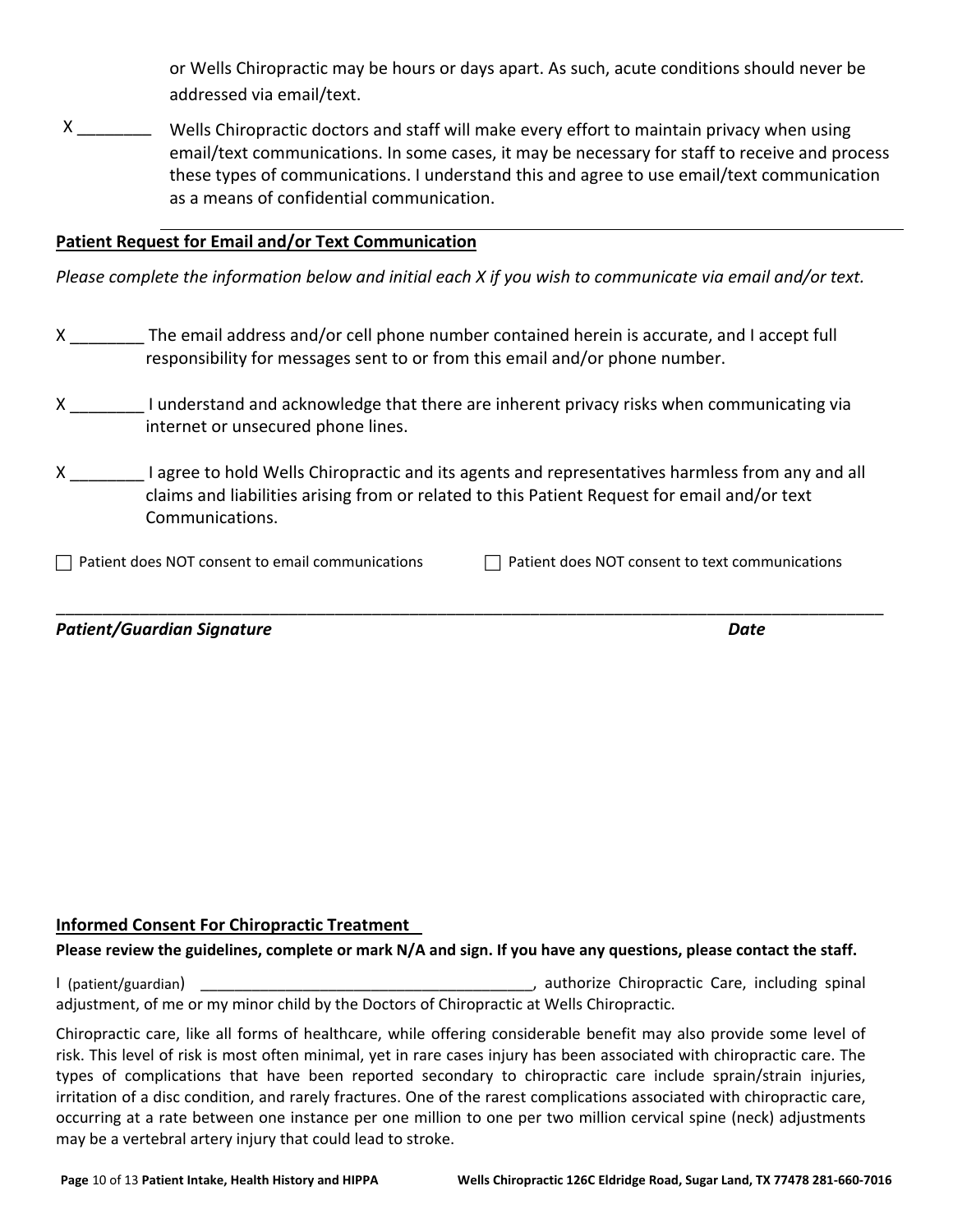Prior to receiving chiropractic care at this office, a health history and physical examination will be completed. These procedures are performed to assess your specific condition, your overall health and, in particular, your spinal health. These procedures will assist in determining if chiropractic care is needed, or if any further examinations or studies are needed. In addition, they will help determine if there is any reason to modify your care or provide you with a referral to another health care provider. All relevant findings will be reported to you along with a care plan prior to beginning care. **Policy on Patient Accounts**   $\frac{1}{2}$ Print Patient First & Last Name

Chiropractic treatment, including spinal adjustment, has been the subject of government reports and multidisciplinary studies conducted over many years and has been demonstrated to be an effective treatment for many neck and back conditions involving pain, numbness, muscle spasm, loss of mobility, headaches and other similar symptoms. Chiropractic care contributes to your overall wellbeing. The risk of injuries or complications from chiropractic treatment is substantially lower than that associated with many medical or other treatments, medications and procedures given for the same symptoms.

### **Prior Chiropractic Treatment Information**

| Name of<br>Chiropractor | .<br>Location<br>√Cit∨ ⊑ |
|-------------------------|--------------------------|
|                         |                          |

When was your last treatment \_\_\_\_\_\_\_\_\_\_\_\_\_\_\_\_\_\_\_\_\_\_\_\_\_\_\_\_\_ Have you had X-Rays taken? \_\_\_\_\_\_\_\_\_\_\_\_

**Medical Doctor** Wells Chiropractic believes your medical doctor is a vital part of your healthcare team. As such, upon your request, we may send evaluations and progress reports to the physician listed below:

| Name of Doctor |              | Specialty |  |  |
|----------------|--------------|-----------|--|--|
| Address        |              |           |  |  |
| City           | <b>State</b> | Zip Code  |  |  |

By signing below, I state that I have been informed and weighed the risks involved in chiropractic procedures at this health care clinic. I have decided, freely and voluntarily, that it is in my best interest to receive chiropractic care. I give my consent to that treatment. This consent will cover the entire course of treatment for my present condition(s) and for any future condition(s) for which I seek treatment.

### **SIGN ONLY AFTER YOU UNDERSTAND AND AGREE TO THE ABOVE**

| <b>Patient/Guardian Signature</b> | Date |
|-----------------------------------|------|

### **Please review the following guidelines and initial EVERY X. If you have any questions, please contact the staff.**

X<sub>1.</sub> CANCELLATION AND/OR NO-SHOW Wells Chiropractic urges you to keep every appointment, as consistent treatment provides optimal benefit. As a courtesy, we send out email/text message reminders to help you keep your appointment. In the event that you are unable to keep a scheduled appointment we require at least 24 hours' notice, excluding Sunday. Patients who cancel without proper notice or fail to show for a scheduled appointment will be subject to a NO-SHOW charge of \$50 for new patients and \$35 for established patients (for each missed appointment).

If you arrival more than 15 minutes late your appointment may be considered a NO-SHOW appointment and may result in the need to reschedule and you may incur the NO-SHOW charge mentioned above. For established patients we allow for 2 grace NO SHOW appointments and will begin charging after the  $2<sup>nd</sup>$ occurrence. If this is necessary, we will track these dates below and notify you.

| (office use only) |                 |
|-------------------|-----------------|
| #1 NO-SHOW date   | #2 NO-SHOW date |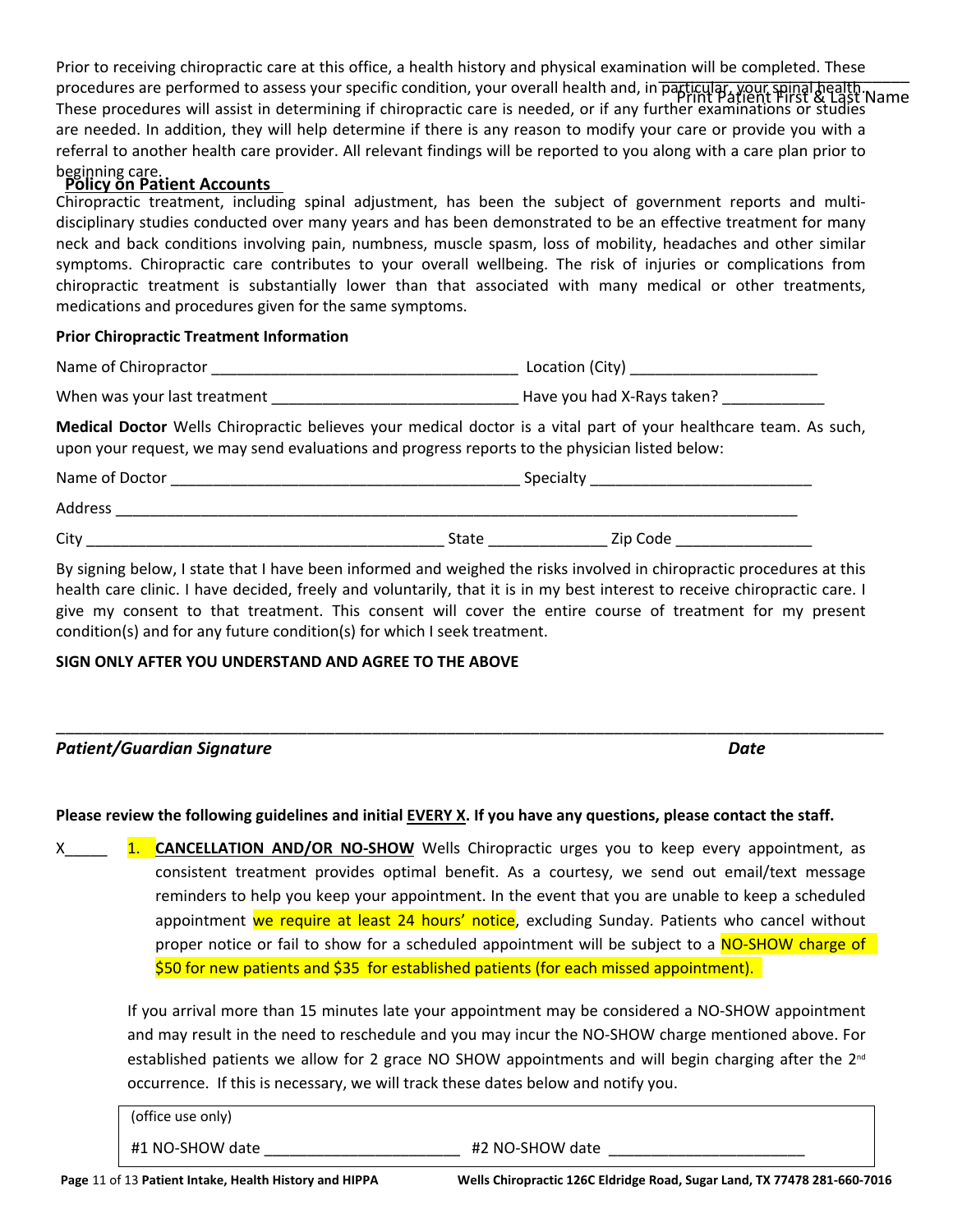- <sup>X</sup>\_\_\_\_\_\_ required at your visit. Some of the services or supplies offered or suggested by this office may be 2. **COST OF SERVICE(S)** The cost of service(s) rendered varies based on the extent, focus and testing considered non-covered items under your insurance plan; you are responsible for these services and/or supplies at the time of service. A fee schedule is available at the front desk.
- X\_\_\_\_\_ 3. **FINANCIAL/INSURANCE RESPONSIBILITY** Wells Chiropractic staff will bill your insurance carrier as a courtesy to you. Your insurance contract is an agreement between you and your insurance company. As the subscriber member you are responsible for the terms of that agreement. Your insurance should make payments directly to this office. The member is responsible for any deductibles, copayments, co-insurance and/or other patient balances not covered by insurance.

Payment is required at or before each visit. I am responsible for covered and excluded items not paid for by my insurance carrier or other party responsible for coverage of my medical expenses. I agree that I am responsible for any payments for services my insurance carrier determines, either now or at a later date, to be unreasonable or not medically necessary. I further understand that Wells Chiropractic will not be obligated to take action on my behalf against an insurance carrier for collecting or negotiating my insurance claim. I also agree to be responsible for costs and expenses, including court costs, attorney fees and interest, should it be necessary for Wells Chiropractic to take action to secure payment of an outstanding balance owed.

- X\_\_\_\_\_ 4. **ASSIGNMENT OF BENEFITS** I authorize payment of my Medicare and/or insurance benefits to be made directly to Wells Chiropractic on my behalf for services rendered. In the event that my insurance does not accept Assignment of Benefits, or if payments are made directly to me, I will endorse such payments to Wells Chiropractic within five (5) days of receipt of payment.
- X<sub>2</sub> 5. REFERRAL AUTHORIZATION Your insurance carrier may require a referral from your primary care physician for our services. Please be aware that it is your responsibility to obtain all necessary referrals prior to therapy. If your insurance carrier requires and authorization for service, no service will be rendered until the authorization is obtained.
- X<sub>3</sub> 6. **MEDICARE** Wells Chiropractic is a participating provider of Medicare; as such we will handle all billing to Medicare and any secondary insurance. Medicare requires you to satisfy a yearly deductible before they will begin paying benefits. Medicare will deduct the deductible amount from the first claim they receive each calendar year. Unless you have satisfied your annual deductible with another Medical provider's office, you are responsible to pay your deductible to Wells Chiropractic. After your deductible is satisfied, Medicare will reimburse us 80% of their standard fee for Chiropractic adjustments ONLY. Therefore your payment responsibility of 20% of the standard Medicare fee for Chiropractic Adjustments, along with any additional products or services you have consented to and received. In the event of a secondary insurance, the 20% will be forwarded to that plan.

I understand that in certain circumstances, Medicare may find that Chiropractic treatments are NOT "reasonable and/or medically necessary" for the illness, injury or condition for which I am seeking treatment. I understand that Medicare bases this ruling on the diagnosis provided by my physician and their standards for that diagnosis. I understand that, in this case, I will be responsible for any and all charges incurred.

- X\_\_\_\_\_ 7. **REVOCATION OF AUTHORIZATIONS** These authorizations may be revoked by me, in writing, at any time. Such revocation will not affect my financial responsibility to pay for services rendered.
- X\_\_\_\_\_ 8. **PATIENT ACKNOWLEDGEMENT** I certify that the information I provided to my doctors, therapists and insurance company is correct. I certify that I am here to receive medical care and for no other